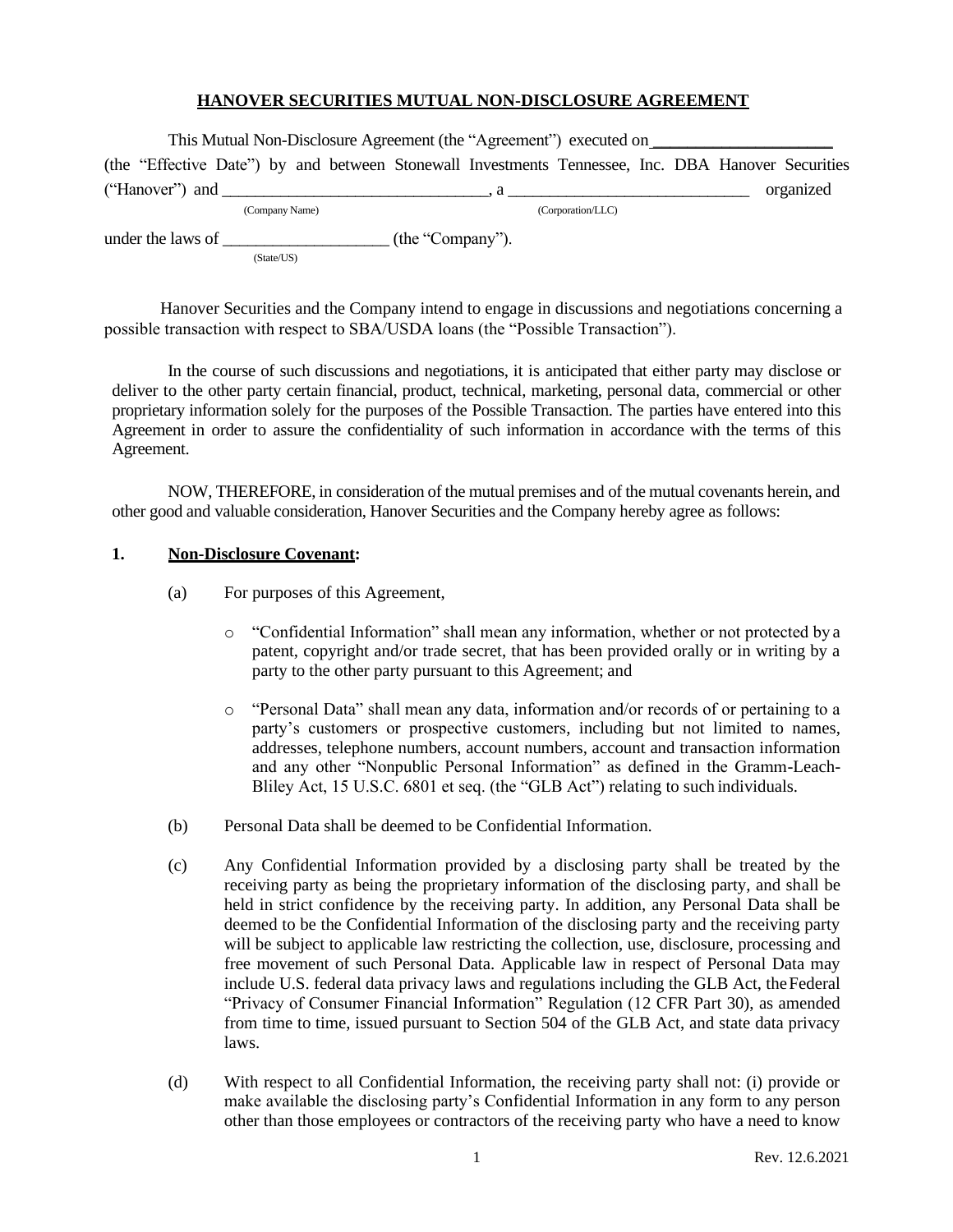such Confidential Information in order for the receiving party to exercise its rights or perform its obligations under this Agreement, and then only in accordance with all other terms of this Agreement; (ii) reproduce the disclosing party's Confidential Information except for use reasonably necessary for the receiving party to exercise its rights and perform its obligations under this Agreement; and (iii) exploit or use the disclosing party's Confidential Information for any purpose other than as required for the receiving party to exercise its rights and perform its obligations under this Agreement. In the event that the receiving party is specifically authorized by this Agreement to disclose any Confidential Information to a third party, then the receiving party shall require the third party to execute a Confidentiality Agreement the terms of which shall be no less restrictive than the terms set forth herein. All Confidential Information shall remain at all times during and afterthe term of this Agreement the exclusive property of the disclosing party.

- (e) The obligations in this Section shall not restrict any disclosure of Confidential Information received by a receiving party from a disclosing party where such Confidential Information (a) does not include Personal Data; and (b) was in the public domain prior to the receipt of same by the receiving party; (c) was in the receiving party's possession and/or known to the receiving party prior to its receipt hereunder as evidenced by written documentation and was not acquired directly or indirectly from the disclosing party; (d) was received by the receiving party from a third party where the receiving party was without an obligation of secrecy with respect thereto and was not acquired directly or indirectly from the disclosing party; and/or (e) was independently developed by the receiving party without use of access or reference to, or any benefit of, the disclosing party's Confidential Information.
- (f) Each party shall notify the other party immediately of any suspected or known fraud relevant to its activities under this Agreement, or of any unauthorized access, possession, use, or knowledge, or attempt thereof, of the other party's Confidential Information and cooperate with the other party to investigate the occurrence and mitigate the impact of such an event. Each party shall promptly provide the other party with full details of any such event and use all available efforts to prevent a recurrence of any such event.
- (g) In the event that a subpoena or other legal process concerning the disclosing party's Confidential Information is served upon the receiving party, the receiving party shall, if lawfully permitted to do so, notify the disclosing party immediately upon receipt of such subpoena or other legal process and shall cooperate with the disclosing party in any lawful effort by the disclosing party to contest the legal validity of such subpoena or other legal process.
- $(h)$  $2<sup>nd</sup>$  party shall not circumvent Hanover Securities in any form or manner with regard to the loan packages, or counterparty organizations discussed. Circumvention shall include but shall not be limited to purchasing, selling, leasing, optioning, participating, or entering into joint venture with the controlling entity being presented to  $2<sup>nd</sup>$  Party by Hanover Securities whether directly or indirectly.
- (i) 2nd Party agrees not to contact in any manner either directly or indirectly the owners, principals, employees, affiliates, representatives, family members, friends, related parties and/or entities, and/or agents or brokers representing said parties during the term this agreement is in effect or within 24 months of the date of this agreement (whichever is longer) without the written consent of Hanover Securities.
- (j) The parties agree that monetary damages will not be an adequate remedy if this Section is breached and therefore, a disclosing party shall, in addition to any other legal or equitable remedies, be entitled to seek injunctive relief against any breach or threatened breach of